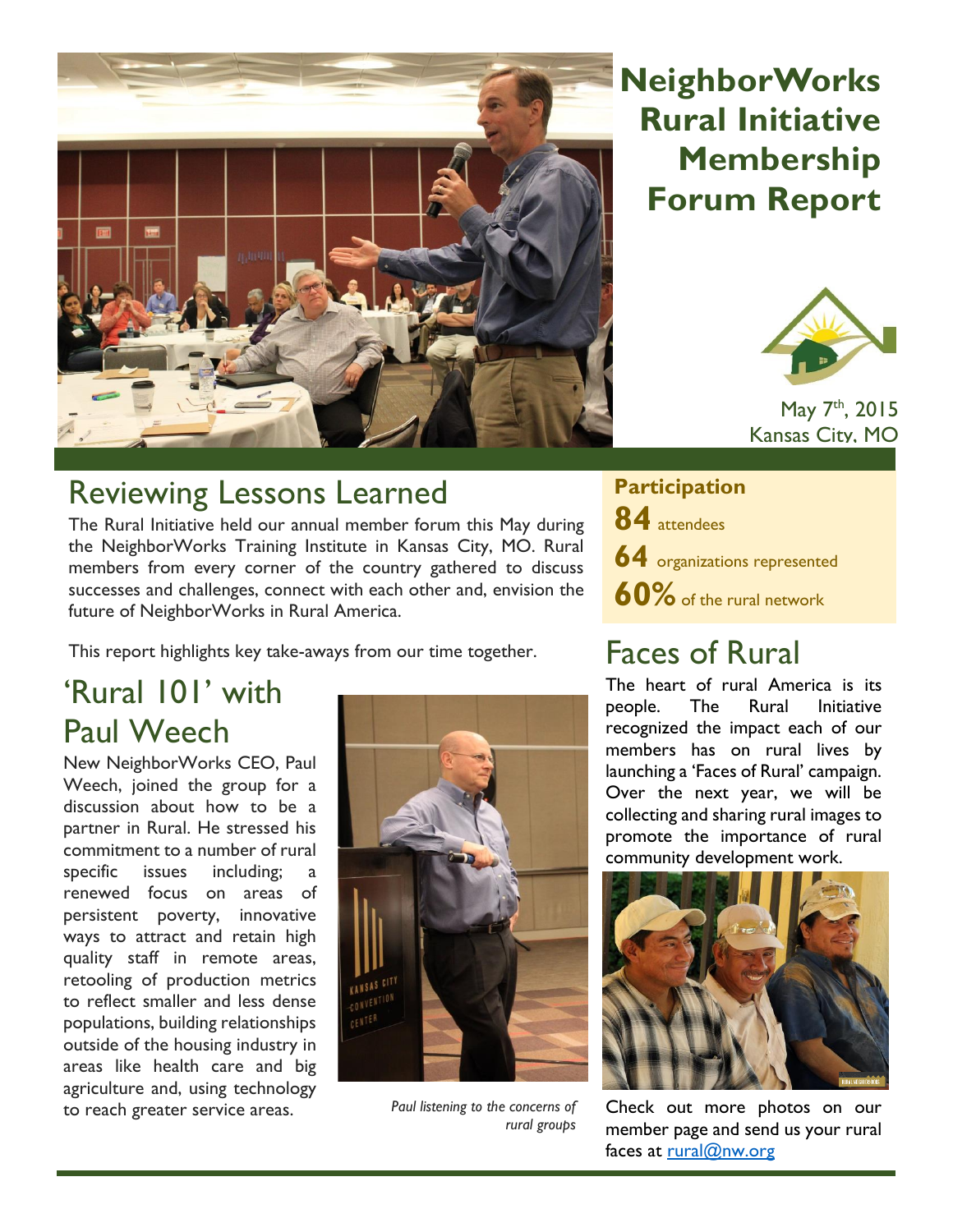### At the Corner Café



Participants had open discussions about some of the most pressing issues in rural community development over a cup o' joe during the corner café exercise. Here are some of the highlights--

**Packaging Loans for USDA Rural Development:** *Can this model stand on its own?* Yes! If we increase the non-profit fee structure, achieve a sustainable scale and, share packager data electronically

**Rural Jobs, Rural Housing:** *what's the right balance?* Depends upon the local market but, we need to repeat the message that housing  $=$ jobs

**Bring in the Youth, Bring in the Future:** *What can we learn from CCRH's Minority Internship Program?* Bring in interns in teams or cohorts, build bridge from internships to employment, and improve connections with universities and colleges

**Capital Ideas:** *Yes, we all need capital in rural but for what purposes, and at what price?*

Rethinking CRA partnerships and commitments, convening Network CDFIs, utilizing NWA technical assistance

**Factory Built Replacement Strategies:** *How do we get to scale, and what does scale mean?* Fix perception challenges through education, link to homebuyer ed, increase awareness among appraisers, foster a viable secondary market, offer affordable financing products

**Rural Philanthropy:** *What will make the investment tide turn to Rural?* Focus on individual and local giving as a resource, emphasize rural as a focus area in CRA requirements

**Homebuyer Education:** *We know it's valuable, but how do we pay for it?* Expand and improve web based training, foster relationships with colleges and libraries to increase client access to technology

### 'Safe & Sound' Grantees Announced

Connie Wright of the Wells Fargo Housing Foundation and Chuck Wehrwein of NeighborWorks America were excited to announce 9 awards under the new 'Safe & Sound" rural housing rehabilitation and replacement grant program. The funds will help grantees to rehab or replace 72 substandard rural homes across the country.

Champlain Housing Trust, VT RUPCO, NY GROW South Dakota, SD PathStone Corporation, NY HAPEC, NY Universal Housing Development, AR NeighborWorks Umpqua, OR Self Help Enterprises, CA NeighborWorks Great Falls, MT

### Rural Rocks! Presentations in the 'Pecha Kucha' Style

To start the day we highlighted the diversity rural work using rapid-fire, ['Pecha Kucha'](http://www.pechakucha.org/watch) style presentations. Presenters shared 10 PowerPoint slides that automatically advanced after 20 seconds.

*James Arenson*—Enterprise Rose Architectural Fellowship at Southwest Minnesota Housing Partnership *Trisha Ingalls*—Support and Services at Home (SASH) at Rural Edge *Shelia Rice*—Resident Owned Communities at NeighborWorks Montana *Gisela Salgado*—Diversity Internship Program at the California Coalition for Rural Housing *Rosa Rios Valdez*—Salud de Paloma social enterprise olive oil company at BCL of Texas *Kimberly Lorensberg*—innovative investing in tribal schools at GROW South Dakota Check out their presentations on our [member site!](https://member.nw.org/programs/rural/Pages/default.aspx)